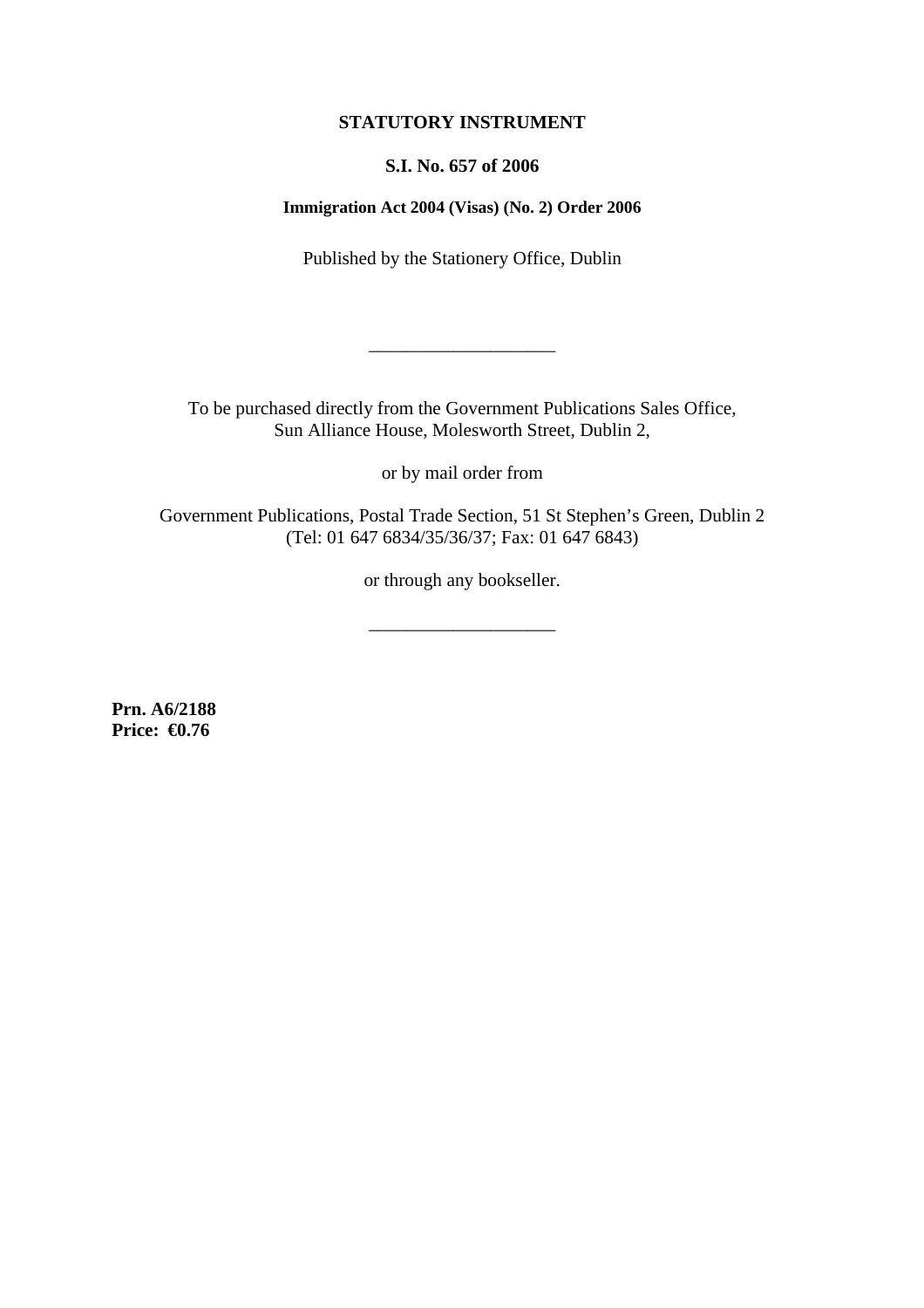# **S.I. No. 657 of 2006 Immigration Act 2004 (Visas) (No. 2) Order 2006**

I, Michael McDowell, Minister for Justice, Equality and Law Reform, in exercise of the powers conferred on me by section 17 of the Immigration Act 2004 (No. 1 of 2004), hereby order as follows:

1. (1) This Order may be cited as the Immigration Act 2004 (Visas) (No. 2) Order 2006.

(2) This Order comes into operation on 1 January 2007.

2. In this Order -

"Convention travel document" means a travel document issued in accordance with Article 28 of the Geneva Convention;

"Geneva Convention" has the meaning assigned to it by the Refugee Act 1996 (No. 17 of 1996);

"permanent residence card" has the meaning assigned to it by the Regulations of 2006;

"residence card" has the meaning assigned to it by the Regulations of 2006;

"Regulations of 2006" means the European Communities (Free Movement of Persons) (No. 2) Regulations 2006 (S.I. No. 656 of 2006).

3. It is hereby declared that the following classes of non-nationals are specified as classes, the members of which are not required to be in possession of a valid Irish visa when landing in the State:

- (a) nationals of a state specified in Schedule 1;
- (b) non-nationals who are holders of
	- (i) a valid Convention travel document issued by Belgium, Czech Republic, Denmark, Finland, Germany, Iceland, Italy, Liechtenstein, Luxembourg, Malta, Netherlands, Norway, Poland, Portugal, Romania, Slovak Republic, Spain, Sweden, or Switzerland and where the intended purpose of the travel to the State by the holder of such a travel document is solely for a visit of up to a maximum period of 3 months,
	- (ii) a valid permanent residence card issued under Regulation 16 of the Regulations of 2006, or
	- (iii) a valid residence card issued under Regulation 7 of the Regulations of 2006.

4. It is hereby declared that the classes of non-nationals specified in Schedule 2 are specified as classes, the members of which are required to be in possession of a valid Irish transit visa when arriving at a port in the State for purposes of passing through the port in order to travel to another state.

5. The Immigration Act 2004 (Visas) Order 2006 (S.I. No. 227 of 2006) is revoked.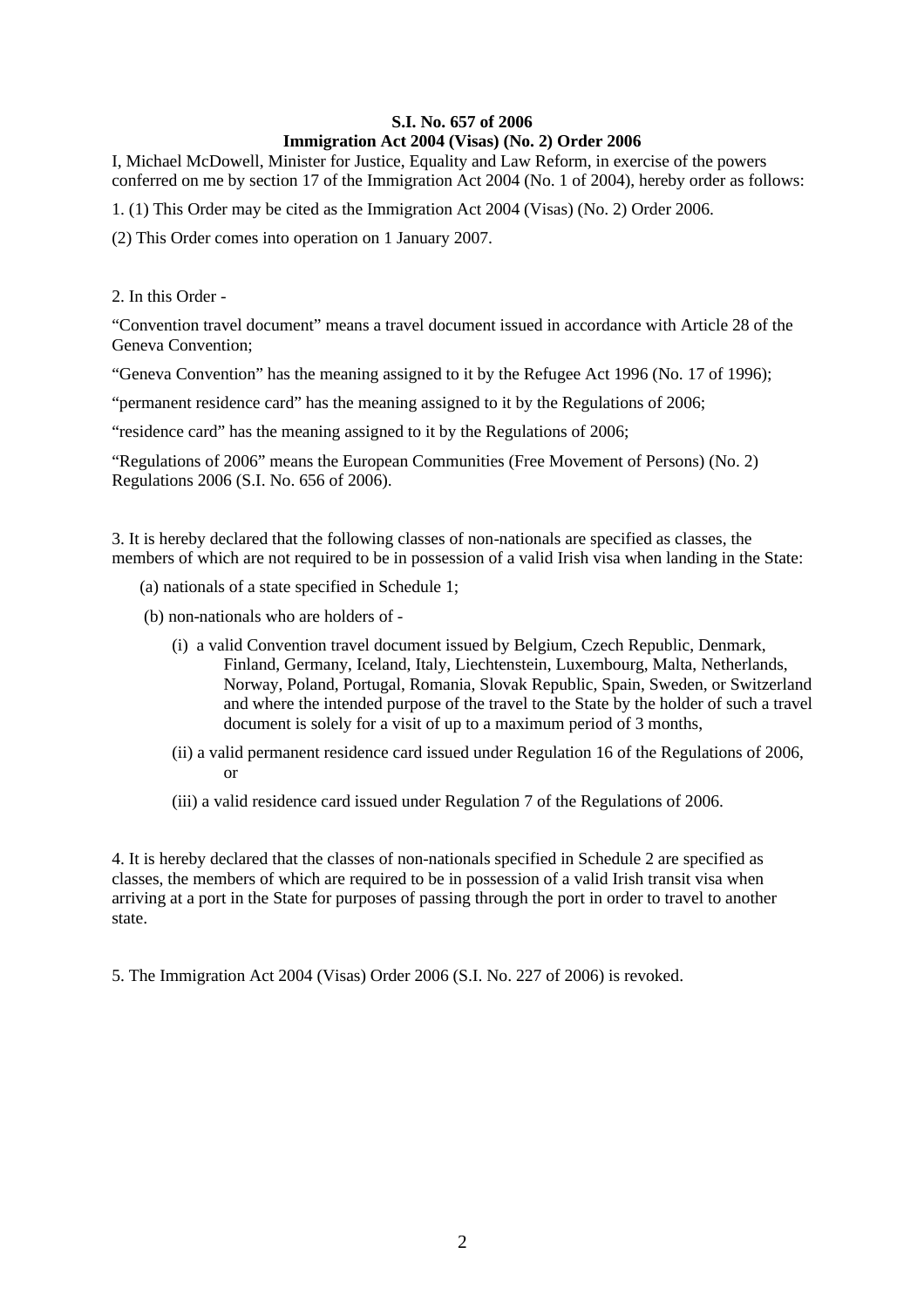#### SCHEDULE 1

*Classes of non-nationals not required to be in possession of a valid Irish visa when landing in the State*

| Andorra           | Guatemala                                 | Poland                          |
|-------------------|-------------------------------------------|---------------------------------|
| Antigua & Barbuda | Guyana                                    | Portugal                        |
| Argentina         | Honduras                                  | Romania                         |
| Australia         | Hong Kong (Special Administrative Region) | Saint Kitts & Nevis             |
| Austria           | Hungary                                   | Saint Lucia                     |
| The Bahamas       | Iceland                                   | Saint Vincent & the Grenadines  |
| <b>Barbados</b>   | <b>Israel</b>                             | Samoa                           |
| Belgium           | Italy                                     | San Marino                      |
| <b>Belize</b>     | Japan                                     | Seychelles                      |
| <b>Bolivia</b>    | Kiribati                                  | Singapore                       |
| <b>Botswana</b>   | Latvia                                    | Slovak Republic                 |
| <b>Brazil</b>     | Lesotho                                   | Slovenia                        |
| <b>Brunei</b>     | Liechtenstein                             | Solomon Islands                 |
| Bulgaria          | Lithuania                                 | South Africa                    |
| Canada            | Luxembourg                                | South Korea                     |
| Chile             | Macau (Special Administrative Region)     | Spain                           |
| Costa Rica        | Malawi                                    | Swaziland                       |
| Croatia           | Malaysia                                  | Sweden                          |
| Cyprus            | Maldives                                  | Switzerland                     |
| Czech Republic    | Malta                                     | Tonga                           |
| Denmark           | Mauritius                                 | Trinidad & Tobago               |
| Dominica          | Mexico                                    | Tuvalu                          |
| El Salvador       | Monaco                                    | United Kingdom & Colonies       |
| Estonia           | Nauru                                     | <b>United States of America</b> |
| Fiji              | Netherlands                               | Uruguay                         |
| Finland           | New Zealand                               | Vanuatu                         |
| France            | Nicaragua                                 | Vatican City                    |
| Germany           | Norway                                    | Venezuela                       |
| Greece            | Panama                                    |                                 |
| Grenada           | Paraguay                                  |                                 |

*Article 4.*

#### SCHEDULE 2

*Classes of non-nationals required to be in possession of a valid Irish transit visa when arriving at a port in the State for purposes of passing through the port in order to travel to another state*

| Afghanistan                      | Lebanon    |
|----------------------------------|------------|
| Albania                          | Moldova    |
| Cuba                             | Montenegro |
| Democratic Republic of the Congo | Nigeria    |
| Eritrea                          | Serbia     |
| Ethiopia                         | Somalia    |
| Ghana                            | Sri Lanka  |
| Iran                             | Zimbabwe   |
| Iraq                             |            |